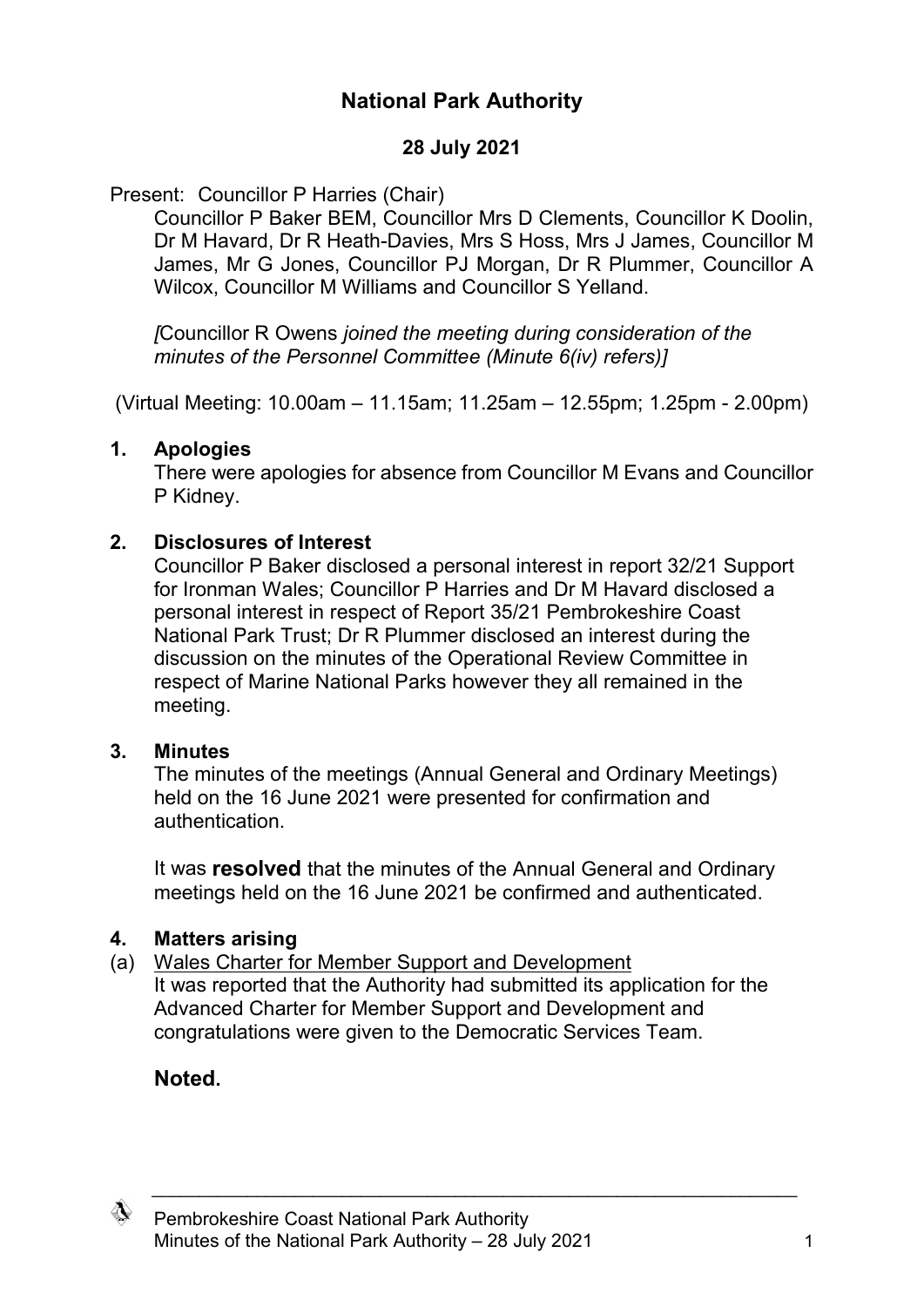### **5. Chair's Announcements**

The Chair was pleased to report that he had recently been able to attend functions in person, having met Huw Evans as he walked the Wales Coast Path, attended a preview of the Amgueddfa Cymru/National Museum Wales exhibition by Mike Perry at Oriel y Parc, and the official re-opening ceremony at Llys y Fran attended by Vaughan Gethin. He had also spoken at the launch of the CLEAN (Catchment Level Environment Action Network) Water project held at Castell Henllys. The Chair had also attended a number of online meetings, with the Chairs of the Welsh National Park Authorities, Welsh Local Government Association's Partnership Council and Rural Forum. In addition he had attended the Authority's Community/Town/City Council Seminar at which the Strategy document had been discussed.

# **Noted.**

**6. Reports of meetings of various Authority Committees**

The following reports of meetings of a number of the Authority's Committees were presented to Members for consideration/information:

- (i) Development Management Committees held on 9 June 2021, 16 June 2021 and 21 June 2021;
- (ii) Youth Committee held on 22 June 2021;
- (iii) Operational Review Committee held on 23 June 2021; and
- (iv) Personnel Committee held on 23 June 2021.

Members were encouraged by the work of the Youth Committee. It was noted that they wanted to engage further with Authority Members, and it was intended to arrange an informal meeting in the autumn.

In respect of the minutes of the Operational Review Committee, the Chief Executive reported that the Authority's Internal Auditors, TIAA, had been asked to look at the Authority's Risk Register and a workshop would be arranged in the autumn. With regard to potential for a Marine National Park, the matter had been raised with Natural Resources Wales, however this was the beginning of a long term process and further updates would be provided in due course.

Considering the minutes of the Personnel Committee, an update was requested on the meeting with the Chair/Deputy Chair of Audit and Corporate Services Review Committee to discuss the Terms of Reference. The Chief Executive advised that it had been necessary to wait until the Chair/Deputy Chair had been elected at the recent meeting of the Committee; however a meeting would be arranged in the coming weeks. With regard to the Listening Service discussed by the Committee, Members wondered whether any contact had been made with those who

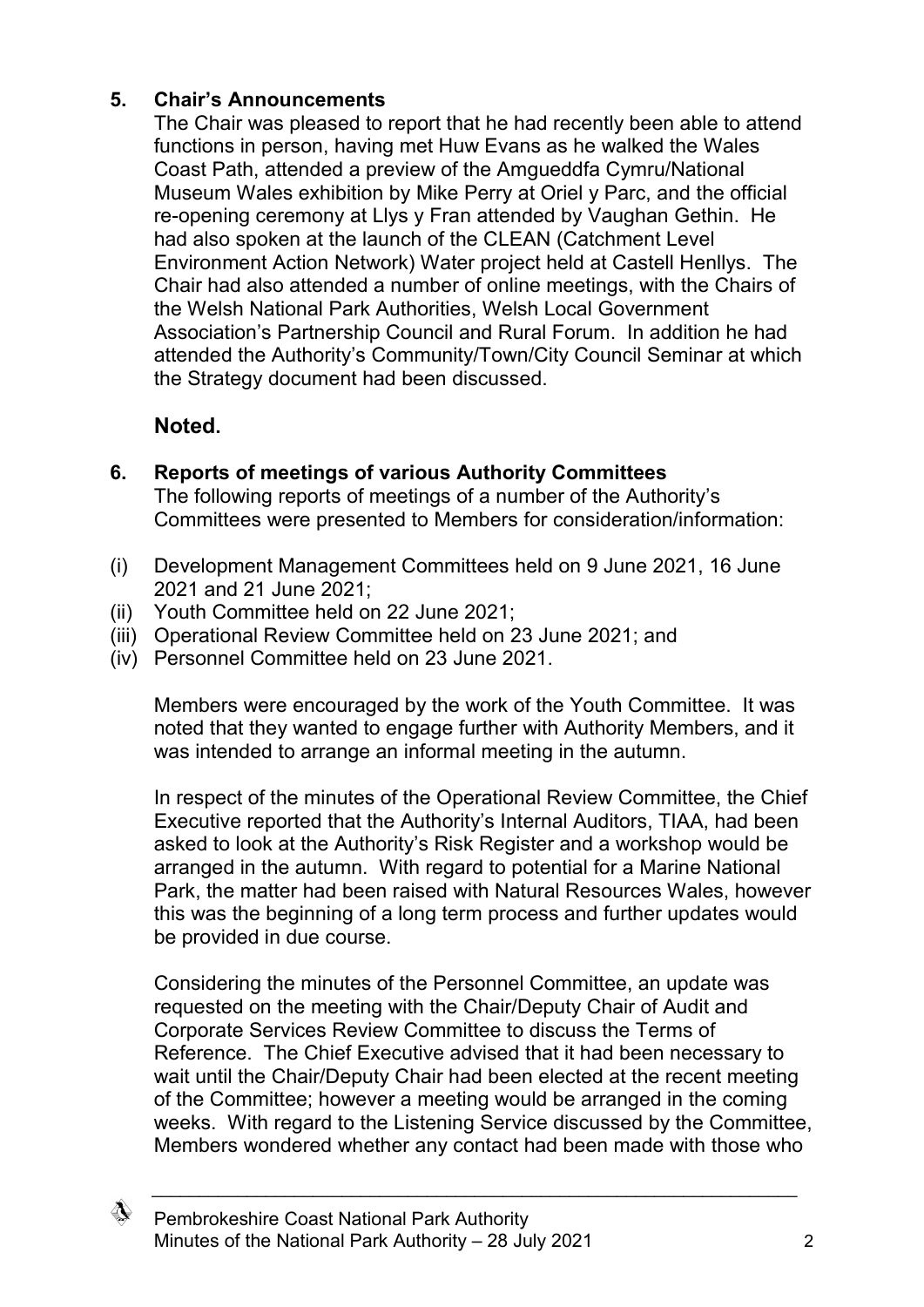had volunteered. The HR Manager advised that a member of staff had informed him that they had used the service and had found it useful. Finally an update was sought on the Kickstart Scheme. The HR Manager reported that there had been problems with take-up of the scheme due to concerns regarding COVID and the short term nature of the placement, with no long term job security. However two eligible individuals had applied to the scheme in recent weeks and arrangements would be made to interview them.

It was **resolved** that the minutes of the above mentioned Committees be adopted/received.

*[Councillor M Williams apologised that he had to leave the meeting before the vote on the following item was taken, however he hoped to return before the meeting concluded.]*

#### **7. ISA260 Report to those Charged with Governance**

The Chair welcomed Mr Deryck Evans from Audit Wales, who explained that the ISA260 Report was made by the Auditor in accordance with the International Standards on Auditing. The Auditor intended to issue an unqualified audit opinion on this year's accounts, once a signed copy of the Accounts and a Letter of Representation had been received. However there were some uncorrected misstatements set out in the report which had to be brought to Members' attention, as well as some misstatements that had now been corrected. These would have a minimal impact on service expenditure and would be resolved during the coming financial year.

Mr Evans thanked officers for their hard work in preparing the accounts and facilitating the audit, particularly given the impact of COVID-19. He noted that the Authority was one of only a few Authorities across Wales to have achieved sign-off of their accounts by the end of July in accordance with the statutory deadline. The Finance Manager in turn thanked Audit Wales for the timely manner in which they had undertaken the audit which had allowed the deadline to be met.

Members congratulated officers on their timely production of the accounts, and asked that their thanks be passed on to members of the Finance Team. They asked if there were any lessons to be learned in respect of the uncorrected misstatements. The Finance Manager explained that the advice on Furlough received from HMRC in June 2020 was incorrect and this had only come to light in June 2021; the other issues were not material. In response to a question from Members, it was confirmed that the reasons why the misstatements had not been corrected had been discussed with Audit Wales and officers would include a brief note to explain this.

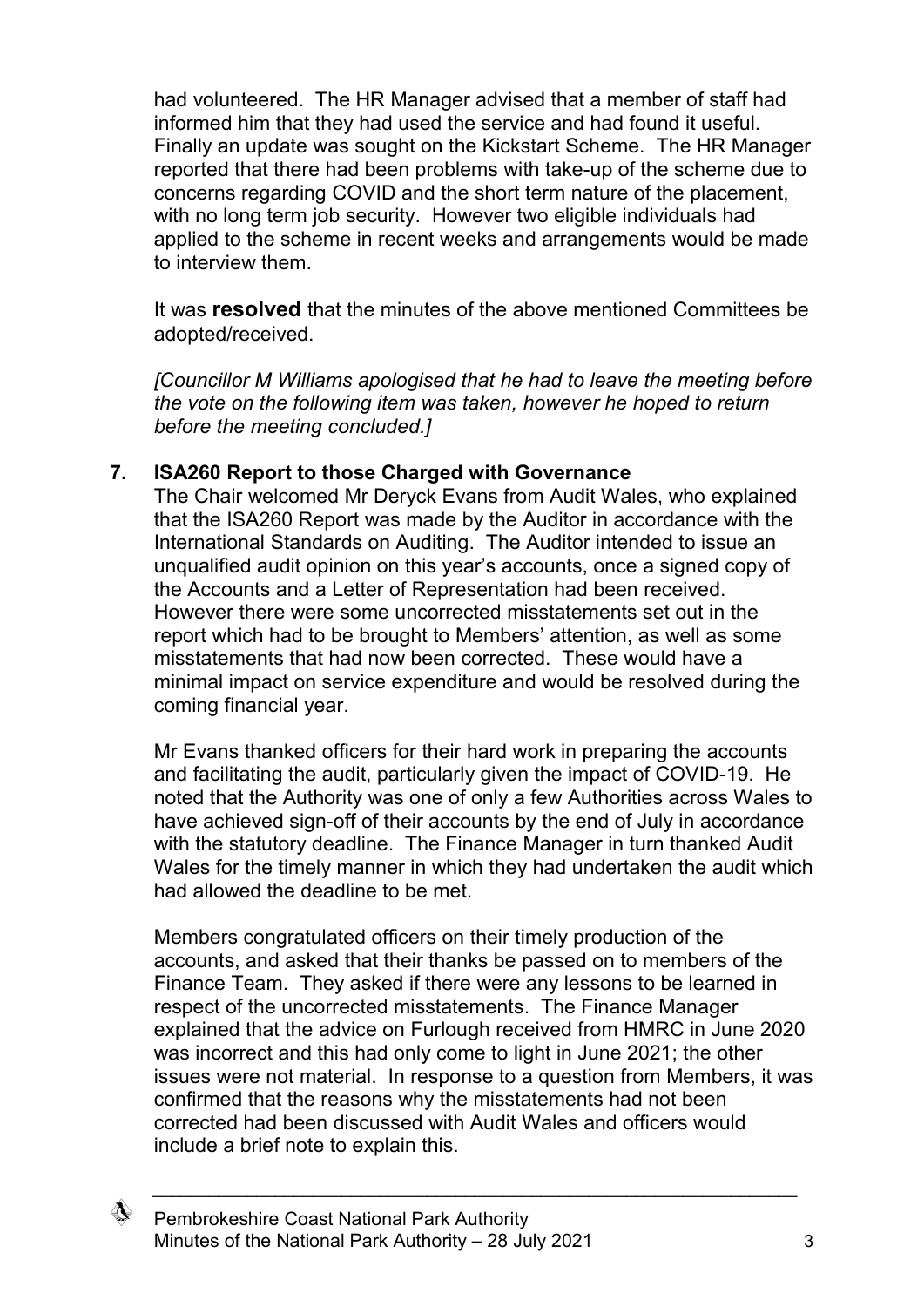#### It was **resolved** that:

- a) the ISA260 Report from Audit Wales be accepted; and
- b) the Statement of Accounts 2020/21 be approved.

#### **8. Annual Report on Meeting Well-being Objectives (Improvement Plan Part 2) 2020/21**

Members were reminded that the Well-being of Future Generations Act 2015 placed a duty on the Authority to set out its Well-being Objectives and to demonstrate how these contributed to the Welsh Government's seven Well-being Goals. Under the legislation, each year bodies had to publish an annual report showing the progress they had made in meeting their objectives. They also had to demonstrate how they had applied the 5 ways of working under the sustainable development principles of Long Term, Prevention, Integration, Collaboration and Involvement. For the year 2020/21, the Authority was also still required to publish an Improvement Plan Part 2 by 31<sup>st</sup> October under the Local Government (Wales) Measure.

The document before the Authority was both its annual report on progress made against its Well-being Objectives and its Improvement Plan Part 2. In order to ensure equality and biodiversity considerations were mainstreamed across the Authority it also acted as its annual equality report and formed one element of the Authority's reporting on how it complied with the S6 duty under the Environment (Wales) Act 2016.

It was noted that while the report was long, this reflected the wide range of work and activities undertaken by the Authority. However a summary infographic of achievements against the Well-being objectives was included.

The report outlined progress against the work programme proposed in the Authority's Corporate and Resources Plan for the year 2020/21. Members were reminded that the Corporate and Resources Plan 2020/21 had been split into two and realigned to address the impact of the COVID-19 pandemic. The first section was based on short and mid-term priorities focused on its COVID-19 response and recovery planning, while long term priorities and actions that were originally planned for 2020/21 that remained relevant were kept in the second section. As expected some activities within work streams had been progressed during 2020/21, however a number of them, particular those involving face to face contact between individuals, had been impacted by the lifting or re instating of restrictions and regulations or by the Authority having to adapt or reprioritise its work to focus on COVID-19 related responses.

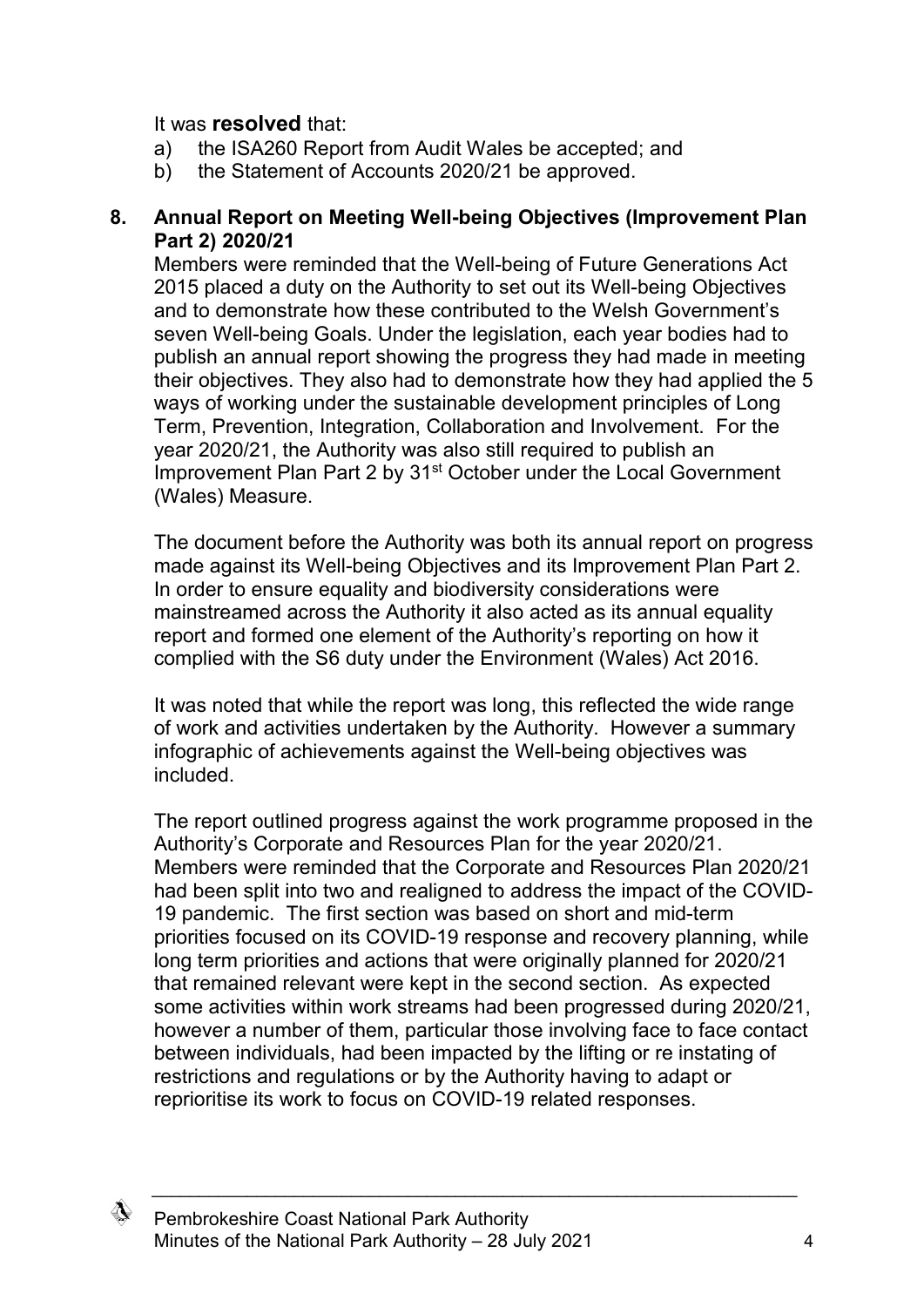Members congratulated the Performance and Compliance Coordinator on a comprehensive and thorough report which reflected the excellent work of the whole Authority and asked that their thanks be passed on to staff. While they commended the use of colour and graphics, it was suggested that a short summary or other means of communicating the achievements to various audiences was worth considering. They also asked whether it was proposed to review the Authority's well-being objectives and the Chief Executive replied that this would follow agreement of the High Level Strategy (Minute 9 refers) and would be the subject of further reports to the Authority in the autumn.

It was **resolved** that the Annual Report on meeting Well-being Objectives (Improvement Plan Part 2) 2020/21 be approved.

*[The meeting was adjourned between 11.15 and 11.25am]*

### **9. To agree a High Level Strategy for the Authority**

Members were reminded that at the May meeting of the Authority, it had been agreed that a consultation exercise on the draft High Level Strategy be carried out. The draft Strategy had been published on the Authority's website and a survey created using the Survey Monkey platform. The consultation had been promoted by a press release, via the Authority's social media channels, highlighted to key partners, and distributed to members of internal groups such as the Youth Committee and Volunteer Forum. In addition, a seminar had been held with representatives of City, Town and Community Councils.

A total of 197 responses had been received, and the report summarised the results of the consultation. While not every comment was positive, most were largely supportive.

Members were asked to approve the High Level Strategy and to comment on the 19 outcomes that had been identified to deliver the strategy, 14 of which were specific to the 4 priorities in addition to 5 cross cutting outcomes that would impact on all the work of the Authority.

Members liked the clarity of the four 'C's' which comprised the priorities of the strategy and its concise nature, fitting on one page. They provided detailed comments on the objectives, noting particularly that the reference to tourism should refer to sustainable tourism, and the Chief Executive agreed to take these into consideration going forward.

### It was **resolved** that:

- a) the responses to the consultation be noted;
- b) the High Level Strategy be agreed and used as the basis of the work of the Authority on this strategy from April 2022 onwards.

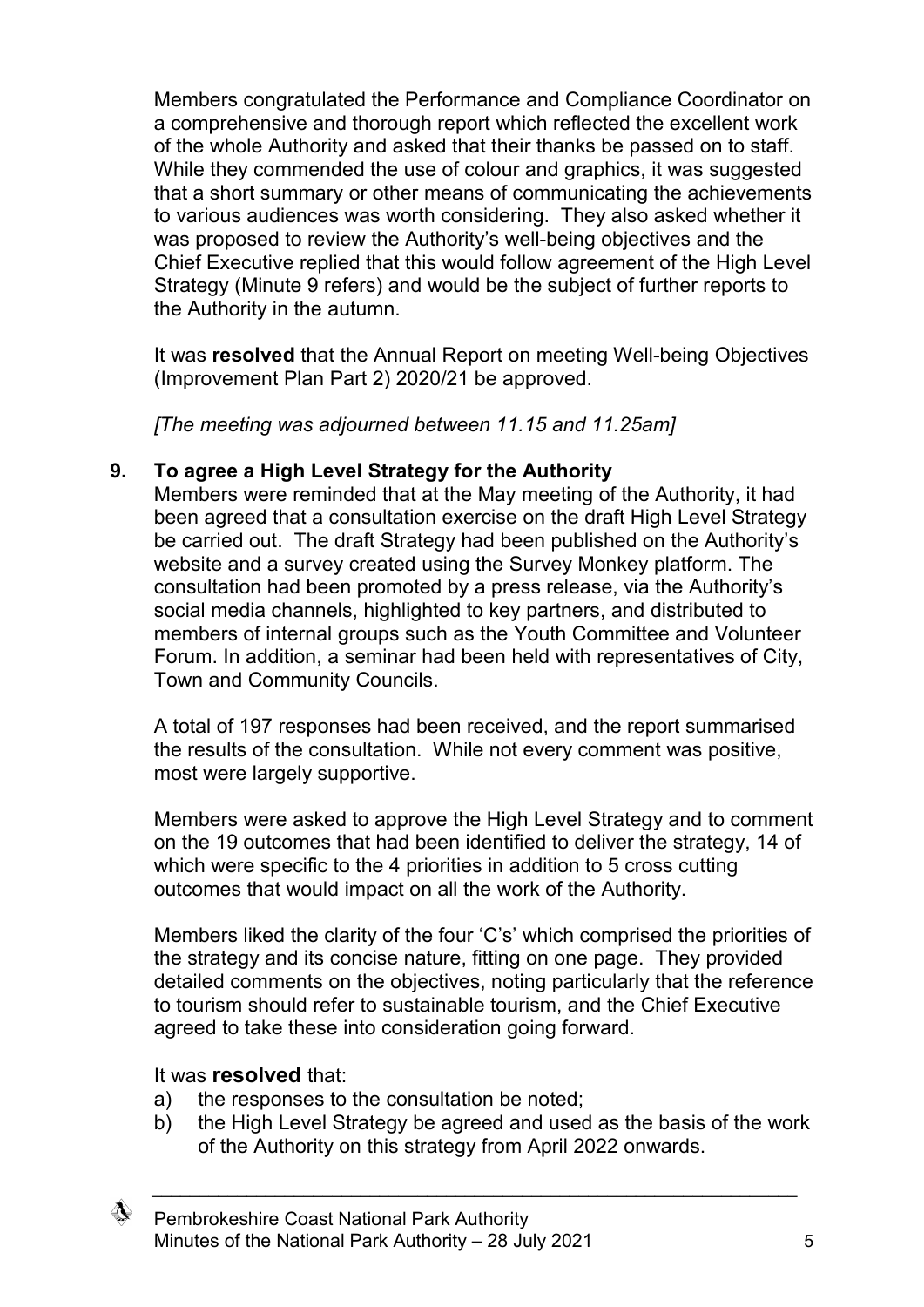*[Dr R Heath-Davies and Councillor K Doolin tendered their apologies and left the meeting during consideration of the following item.]*

#### **10. Action Plans in Support of the National Park Management Plan**

Members were reminded that the Pembrokeshire Coast National Park Management Plan 2020-2024 had been adopted on 11th December 2019 and officers had undertaken to prepare and publish a series of action plans in support of it which would set out the Authority's current and proposed responses to key policy challenges identified in the Management Plan. Three action plans had been approved by the Authority to date, and those for Health and Wellbeing and Sustainable Recreation and Visitor Management were presented for approval.

The action plans had been drafted following consultation with Authority staff and external organisations, and took account of corporate and national wellbeing objectives and measures relating to climate change, as well as Landscapes for All, and the Destination Pembrokeshire Plan.

Members were pleased to see lead officers identified for each of the actions and asked how the action plans would translate into individual staff work programmes. Officers explained that the actions would be reflected in team plans and objectives for individuals identified in Work and Wellbeing Reviews, and monitored through performance indicators. It was also noted that projects would be developed to deliver actions with bids for funding submitted through the Authority's internal processes. Members also hoped that the Authority could encourage diversity in its widest sense, working through, for example, the arts and music, and officers referred to the work at Oriel y Parc and the Experiences for All research project which aimed to work with local groups to identify how better to engage with a variety of individuals. The point would also be raised with the internal Engagement Action Plan group.

In respect of the Health and Wellbeing Action Plan, questions were also asked about opportunities for social prescribing and opportunities for further engagement with the Health Board, GPs and chemists to support those recovering from illness. Members also commended the provision of beach wheelchairs and highlighted the importance of the coastal bus services, initiatives that were identified in the sustainable Recreation and Visitor Management Action Plan.

It was **resolved** that the Health and Well-being Action Plan and the Sustainable Recreation and Visitor Management Action Plan be approved.

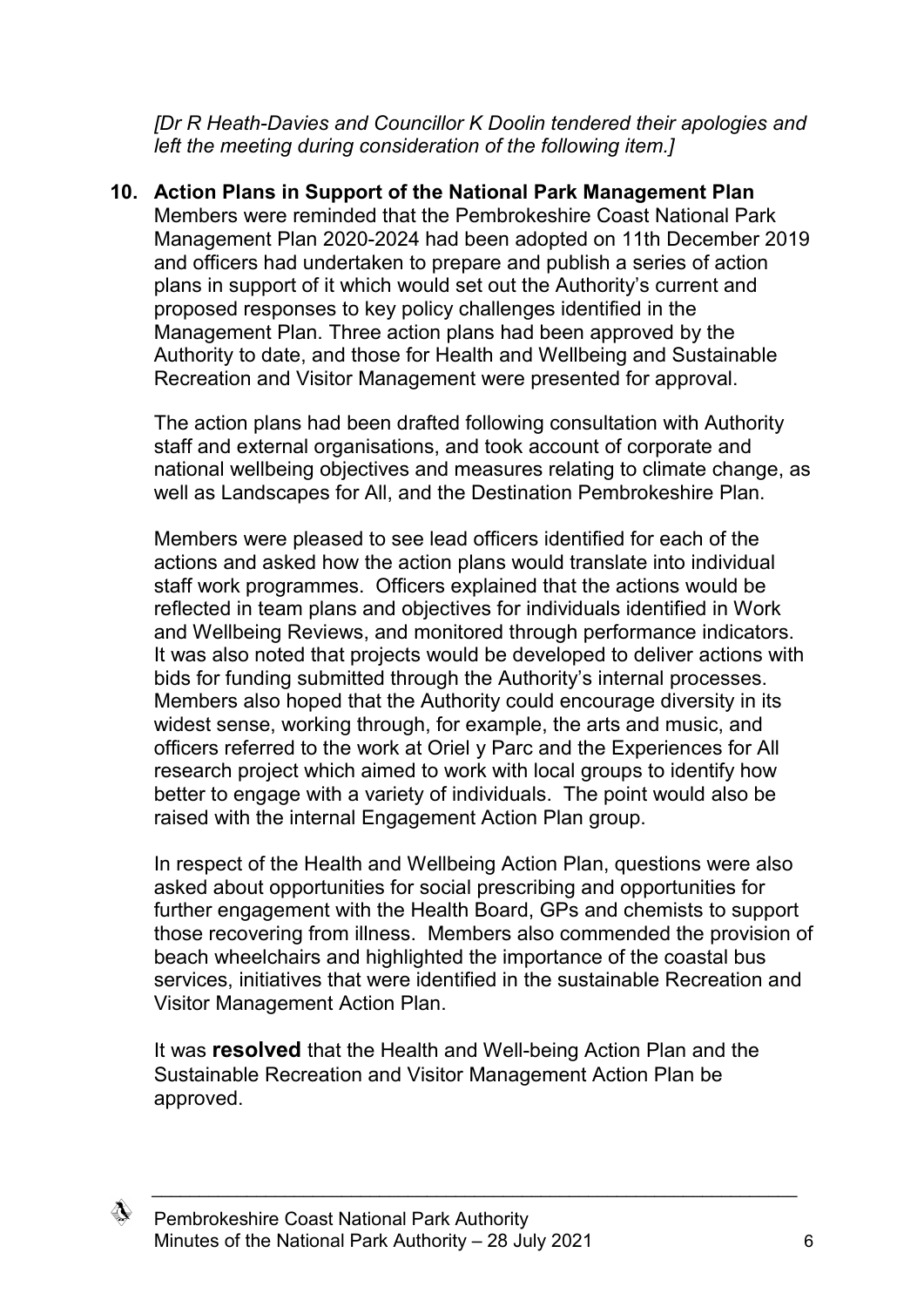## **11. To agree to support Ironman Wales 2022-2026**

Members were reminded that Ironman Wales had been held in Tenby since 2011 and that the Authority, working with other bodies, had provided annual financial support for the event. While the Authority did not benefit directly from the support, the event promoted the National Park to audiences around the world, supported Pembrokeshire business by encouraging visitors to the area and contributed to improving the health and well-being of local people.

It was proposed that the partnership approach towards local support for the event would continue from 2022. Pembrokeshire County Council (PCC) had already agreed to support the event, and it was requested that the Authority contributed £20,000 per year for the next five years. In return for this, the event would meet a sustainable events standard, the Authority would have an agreed number of logos and promotional items on the course and would receive 4 free places in the race, which would be passed onto the Pembrokeshire Coast National Park Trust to support their fundraising.

Members were happy to support the proposal, considering that the investment by the Authority was modest considering how important the event was to the whole county. A concern was raised regarding the carbon footprint of the event, which saw competitors and spectators travelling large distances, however the move to a sustainable events standard was welcomed. Councillor P Baker, who was PCC's Cabinet Member for Major Events, highlighted the importance of the park and ride to minimise traffic movements on the day of the event and also noted that discussions were taking place regarding improved rail services. The Chief Executive added that the Authority would continue to work with PCC and others to lever in environmental as well and health and wellbeing benefits.

It was **resolved** that the Authority support Ironman Wales for the period of 2022 to 2026 with a contribution of £20,000 per year.

*[Councillor M Williams returned to the meeting during consideration of the following item but abstained from voting.]*

### **12. Membership of Committees and Outside Bodies.**

Members were reminded that at the Annual General Meeting on 16 June 2021, it was reported that consideration of the membership of the Investigating and Disciplinary Committee, Grievance Committee and Appeals Committee would be confirmed once the Chairs and Deputy Chairs of the Authority and other relevant Committees had been appointed. This had now taken place and suggested compositions of the Committees were set out in the report.

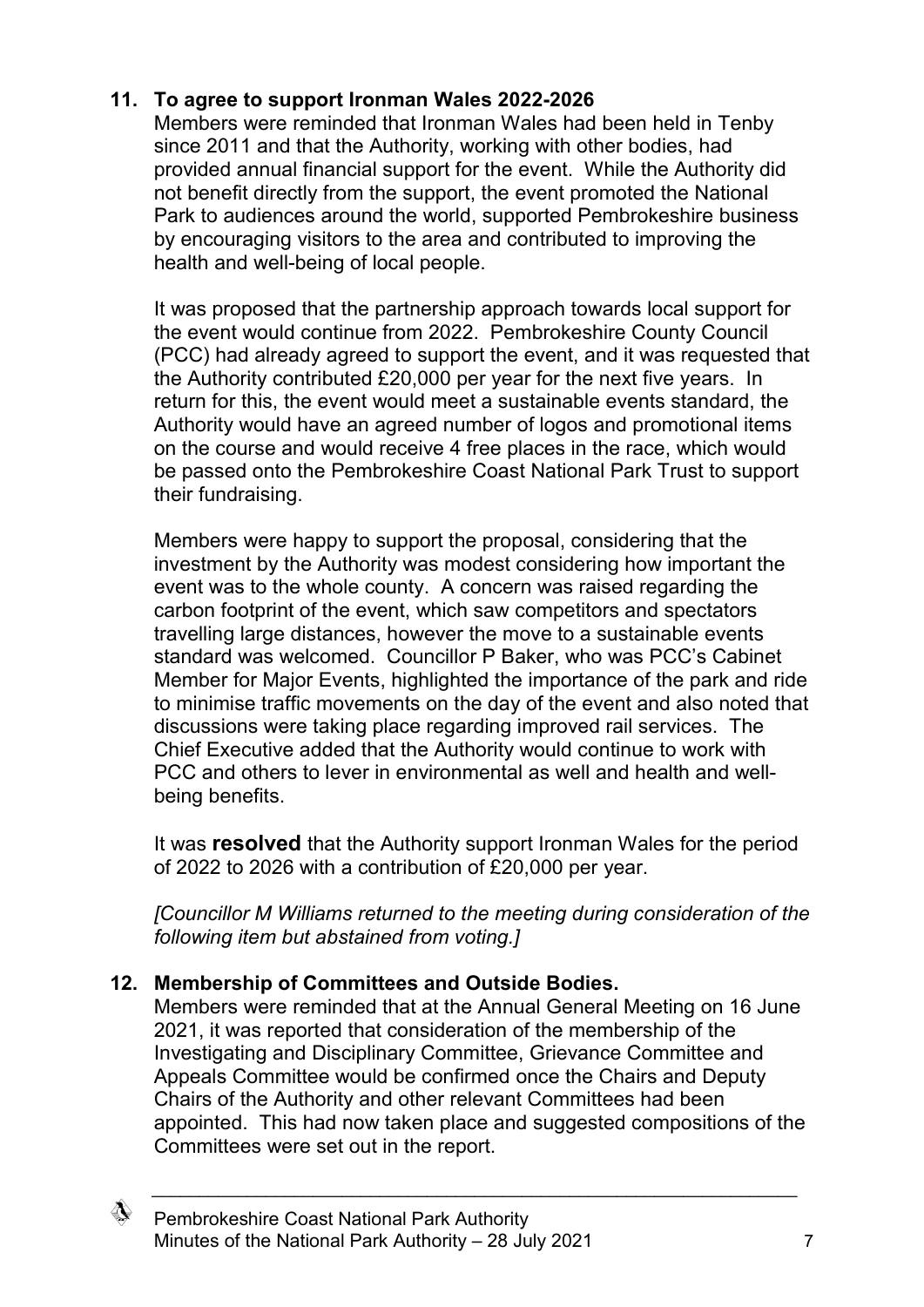One Member noted that fortunately it had not been necessary to convene these Committees in recent years, however it was suggested that Members would benefit from training before such a need arose. Officers agreed that this could be arranged.

It was **resolved** that Membership of the Investigating and Disciplinary Committee, Grievance Committee and Appeals Committee be confirmed as set out in the report.

### **13. Corporate Events**

The report set out those events to which Members of the Authority had been invited during the forthcoming year and Members were asked to agree attendance at these. Details of the events would be circulated to all Members by email and they would be asked to reply if they were interested, with attendees selected on a first come first served basis.

It was **resolved** that Members be authorised to attend the events as follows:

- a) Members' National Induction Courses hosted by the South Downs National Park Authority between 14<sup>th</sup> – 16<sup>th</sup> September 2021 *(usually new Members, or those who have not yet had the opportunity to attend an Induction Course)*;
- b) Online Europarc Conference 6<sup>th</sup> and 7<sup>th</sup> October 2021 "Parks in the Spotlight: Powered by People, Inspired by Nature" *(up to 2 Members)*
- *c)* WLGA Annual Conference, date to be confirmed *(1 or 2 Members)*

*[The meeting was adjourned between 12.55pm and 1.25pm.]*

*[Councillor S Yelland tendered his apologies and left the meeting. Councillor M James advised that he would be late returning and arrived during consideration of the following item.]*

**14. Pembrokeshire Coast National Park Trust – Impact Report 2020-2021** It was reported that as part of the Memorandum of Understanding between the Pembrokeshire Coast National Park Trust (PCNPT) and the National Park Authority, the Trust had committed to sharing with the Authority an update of its progress on an annual basis. The Trust had launched to the public in April 2019 and the report noted the key highlights from 2020-21, as well as looking forward to initiatives under way for 2021-22. Also appended to the report was the Trust's Annual Impact Report 2020-21 which outlined details of the projects that the

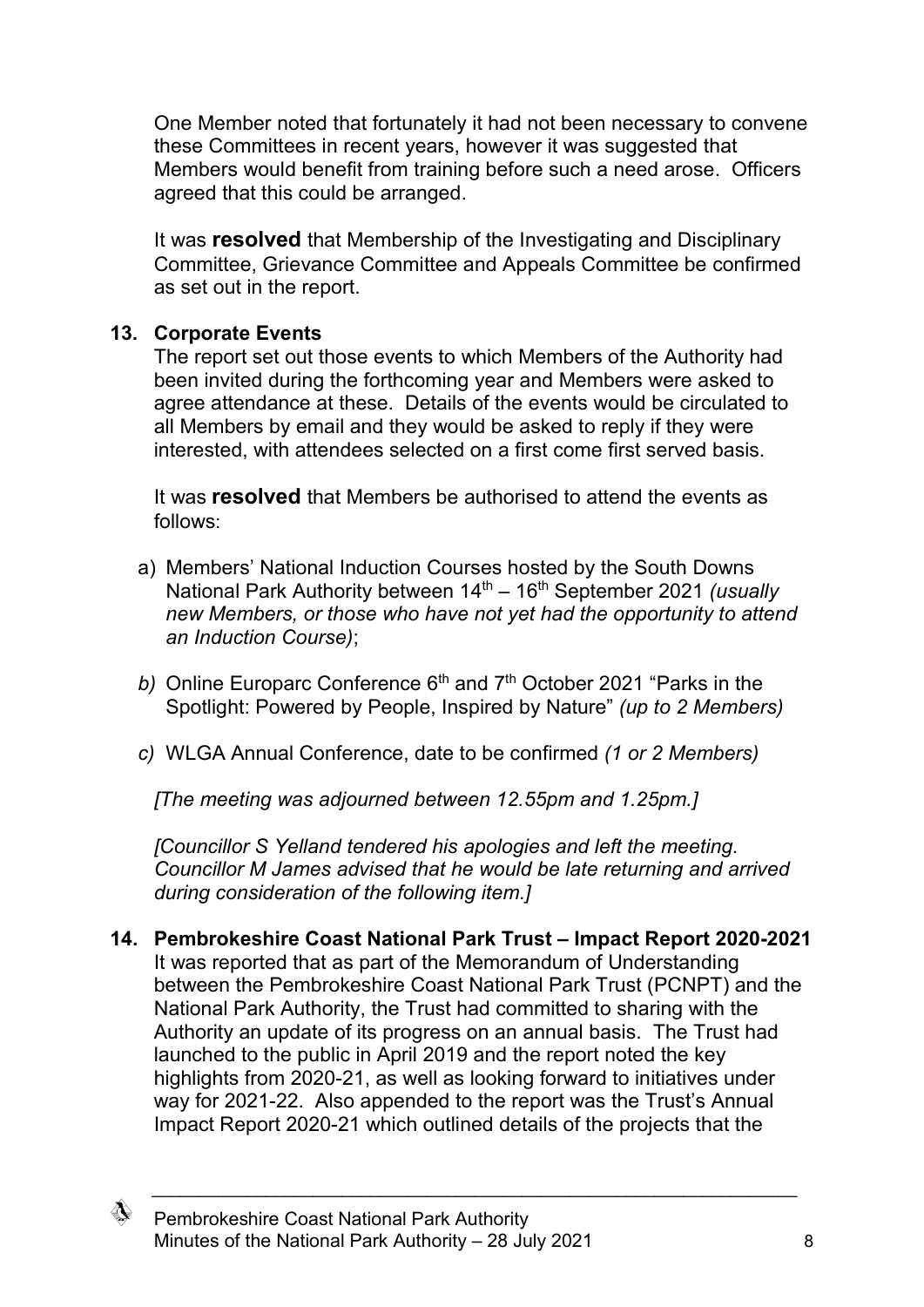Trust had supported with the funds it had raised to date. The Chair of the Trust, Elsa Davies, had sent her apologies due to a prior commitment.

Thanking the officer for a clear report, Members were pleased to see the sums raised, but asked for a breakdown of the £61,548 raised in the last financial year. The External Funding Manager explained that those donors who were happy to be acknowledged were listed on the final page of the Impact Report, however she reported that 68% had come from grant and foundation fundraising; 20% from corporate fundraising; 10% from high net worth individuals; and the remaining 5% from individuals through personal donations, sponsorship and gifts. She clarified that some of the £19,000 raised for the Wild about Woodlands appeal was included in that sum, however some had been raised in the current financial year and would be shown in the 2021-22 accounts.

Other Members asked for a comparison with other National Park Trusts and whether the Trust had explored the potential for legacy giving. The officer replied that PCNPT was broadly in line with other charities set up at a similar time, however much depended on the resources and financial investment committed by the relevant Authorities, as well as the demographic and population density of the area in which they were located. However all the National Park charities worked together by sharing knowledge and experiences. With regard to legacies, the Trust was actively promoting this as a way of supporting and safeguarding the National Park and had partnered with Fairwill, an online will writing platform to facilitate this means of giving.

## **Noted.**

### **15. Review of the Public Participation Scheme at meeting of the Development Management Committee**

Members were reminded that at the meeting of the Authority on 16<sup>th</sup> June 2021, and following a Member workshop on the subject, it had been agreed that public speaking would be permitted at the first Committee meeting at which an application was heard for a period of 5 minutes and the same speaker would be permitted to speak on the same application for a period of 3 minutes at any subsequent meetings the application may be deferred to.

During the discussion at the NPA meeting of 16<sup>th</sup> June 2021, several changes to the guidance document had been suggested, and it was determined that the public speaking arrangement be altered and that the guidance document be referred back to a future meeting of the Authority for consideration. Officers had now revised the guidance document in accordance with Members' comments, and this was appended to the report.